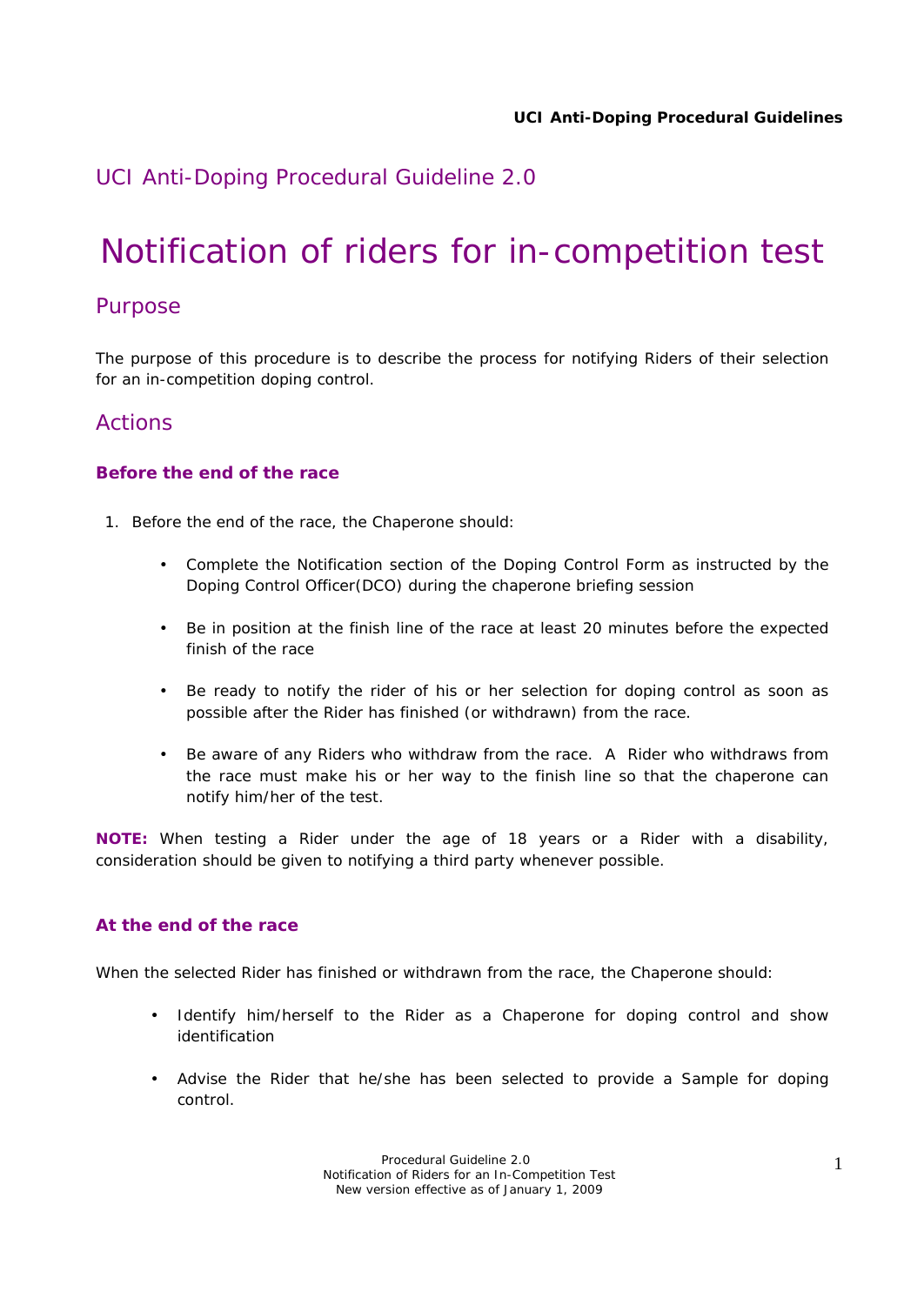- Offer to provide the rider with a brochure which explains the doping control process and the rider's rights and responsibilities.
- Inform the Rider that he/she should report to the doping control station as soon as possible, but no later than 30 minutes from time of notification. This time may be extended without special permission in the following cases:
	- 1) 30 minutes after the finish of a medal ceremony
	- 2) 30 min after the riders' presence is no longer required at the press conference.

**NOTE:** The Rider may request a delay in reporting to the Doping Control Station for other valid reasons, such as a cool down (on a stationary bike) or other media commitments. The chaperone or DCO must reject this request if it will not be possible for the rider to be continuously chaperoned.

- Inform the Rider that he/she will accompany the Rider at all times until they enter the doping control station and that the Rider is responsible for remaining within his/her sight
- Inform the Rider that he/she will need to have their current UCI licence with him/her at the doping control station. An alternative form of photo-identification may be used, but the DCO should never rely on their own knowledge of the rider for identification purposes.
- Inform the Rider of his/her right to have a representative present during the processing of his/her sample
- Inform the Rider of possible consequences of refusing or failing to comply with the doping control process
- Ask the Rider to read and sign the Notification Form at the time of notification. The rider's signature acknowledges his/her selection for doping control and indicates that the information on the form is correct.

#### **After notification has occurred**

After the rider has been notified and signed the form, the Chaperone should:

- Ask the Rider to accompany the Chaperone to the doping control station
- Keep the Rider under observation at all times until the DCO tells the Chaperone he/she is no longer required. The Rider shall cooperate with the Chaperone to ensure that visual contact with the Rider is maintained.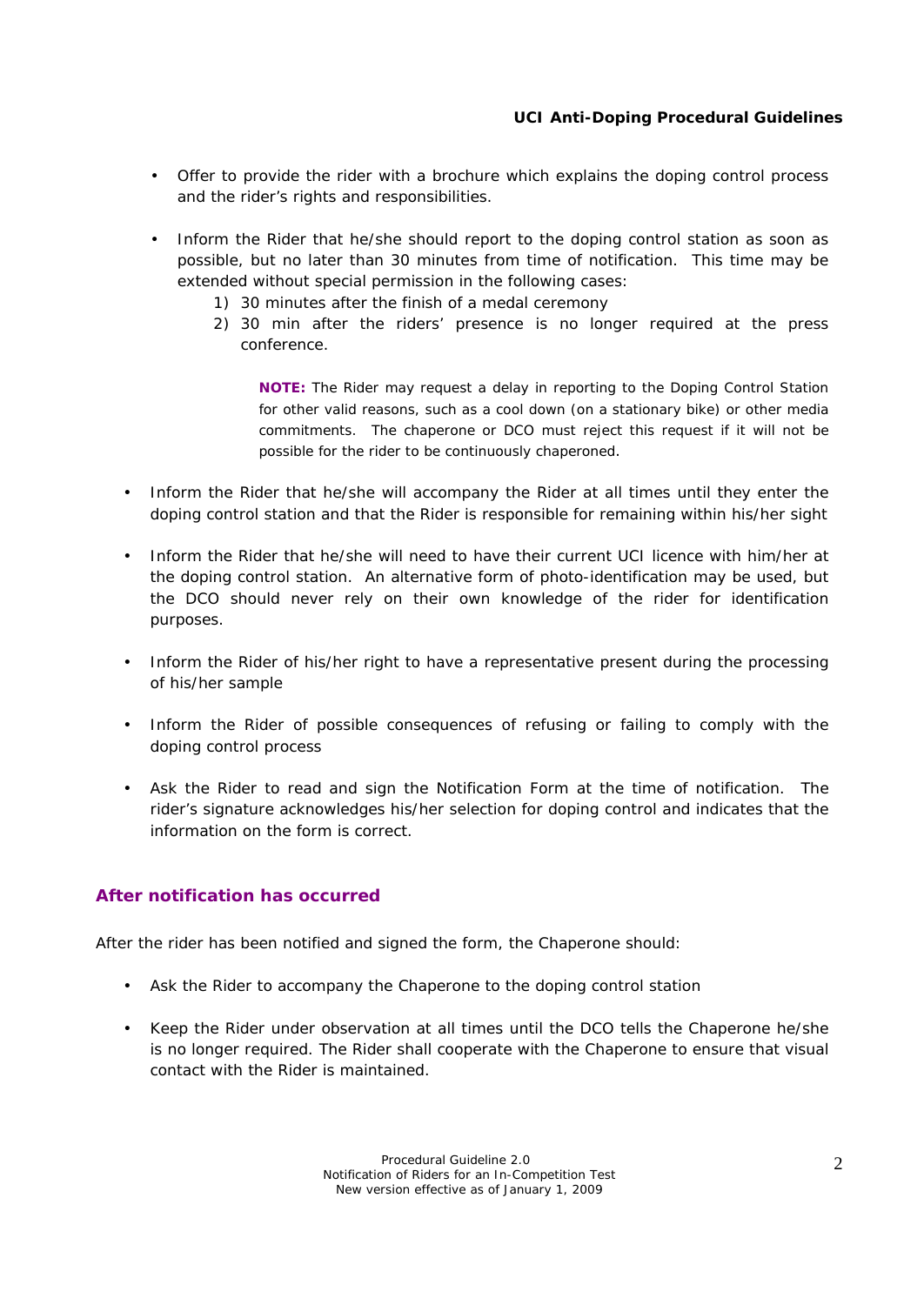#### **UCI Anti-Doping Procedural Guidelines**

**NOTE:** Should the Rider choose to consume fluids prior to arrival at the doping control station it is at his/her own discretion. The Rider will be responsible for the security and integrity of any drinks or food that the Rider chooses to consume. The Chaperone should **not** handle these items for the Rider.

The DCO or Chaperone may offer the Rider a choice of sealed beverages. The DCO or Chaperone should never handle unsealed food or beverages. It is the Rider's choice to either consume his/her own beverage or chose from the selection offered by the DCO or Chaperone.

The Rider (and Rider Representative and/or Interpreter, if applicable) shall report to the doping control station with the Chaperone as soon as possible after any required attendance at an official ceremony or press conference.

Before arriving at the doping control station the Rider may also (**always under the observation of a Chaperone**):

- Receive medical treatment
- Compete in further events
- Complete a cool down (this should be on a stationary bike so that observation can continue)
- Obtain an interpreter/representative or warm clothing/identification

If any of these events are likely to take longer than 30 minutes, the chaperone must seek advice from the DCO. If the Rider and chaperone fail to report to the Doping Control Station within the 30-minute time period without an explanation, the DCO should investigate the reasons and record them on the DCO Report Form*.* 

#### **Rider evasion or refusal**

If the Rider evades, or attempts to evade the Chaperone in order to avoid being notified and the Chaperone is not able to notify the Rider, the chaperone must inform the DCO immediately. The DCO must document a full report of the situation including written comments from the Chaperone

If a Rider fails to comply with a request to provide a sample or refuses to accompany the Chaperone to the doping control station, the Chaperone should:

- Explain that he/she is required to provide a sample for doping control under UCI Anti-Doping Rules
- Inform the Rider of possible consequences of failure to comply. The consequences are that the rider will be charged with a possible anti-doping rule violation. The sanction for such a violation is usually disqualification from the event and a 2 year suspension from the sport. (Provide Chaperones with a note explaining these sanctions)
- Inform the DCO immediately
- Ask the Rider to write the reason for his/her refusal in the comments box on the Doping Control Form.